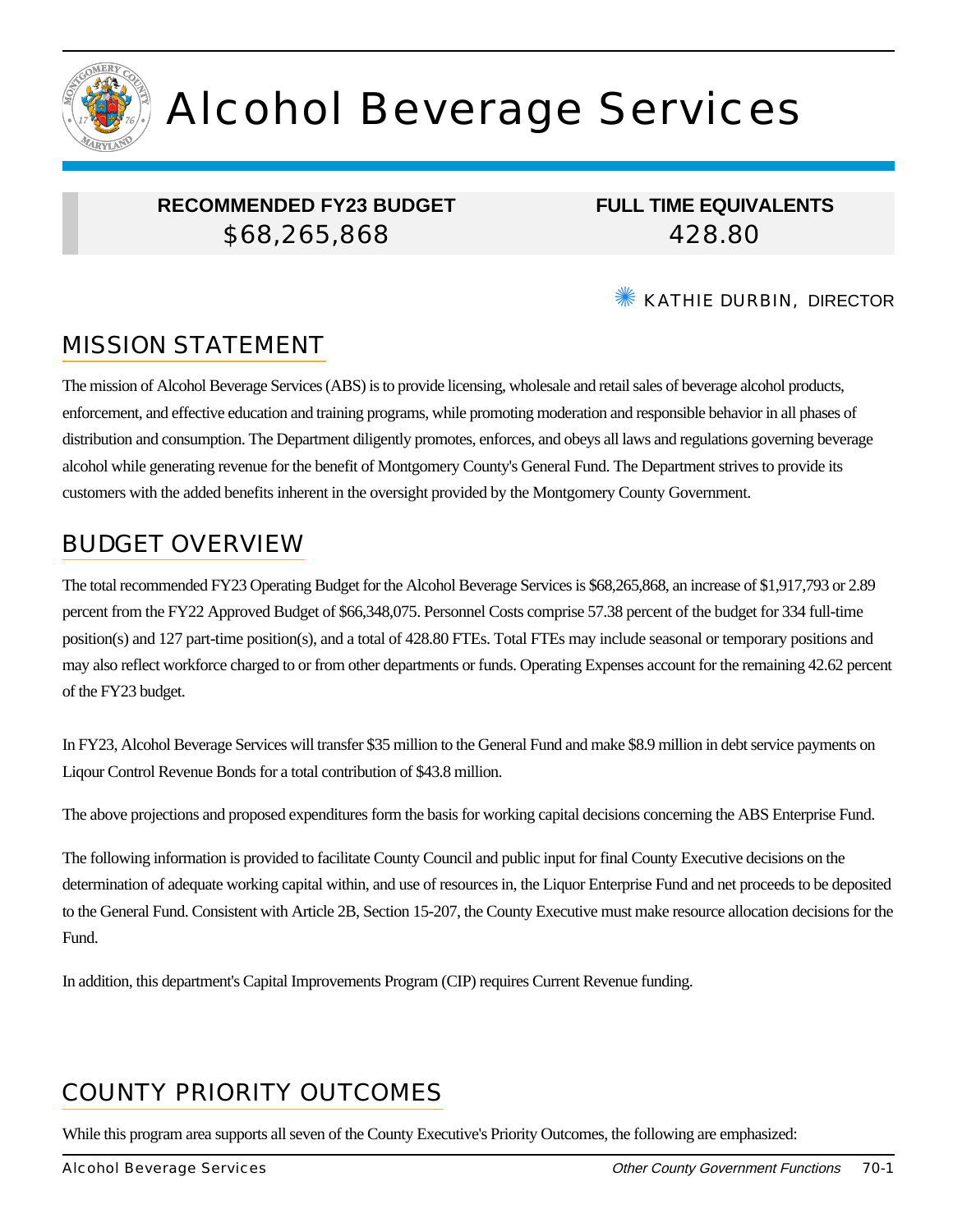- ❖ **A Greener County**
- ❖ **Effective, Sustainable Government**
- ❖ **Safe Neighborhoods**
- ❖ **A Growing Economy**

# INITIATIVES

- ✪ Maryland Local Program Targeted towards helping small Maryland distilleries, wineries, and breweries build distribution and sales and partnering with them to ensure long term success.
- ✪ Update all store point of sale register systems to remove technology barriers and enable ABS to do things like curbside pickup, buy online and pick up in store, and queue line checkout.

# INNOVATIONS AND PRODUCTIVITY IMPROVEMENTS

- **Expanded business education through virtual trainings.**
- **Example 2** Opened a new retail concept and flagship store, Oak Barrel & Vine, now live at Cabin John which will be used as a prototype to remodel all stores.
- ✹ Initiated business outreach to assist with restaurant recovery.

# PROGRAM CONTACTS

Contact Courtney Orsini of the Alcohol Beverage Services at 240.777.1921 or Estela Boronat de Gomes of the Office of Management and Budget at 240.777.2785 for more information regarding this department's operating budget.

# PROGRAM PERFORMANCE MEASURES

Performance measures for this department are included below (where applicable), with multi-program measures displayed at the front of this section and program-specific measures shown with the relevant program. The FY22 estimates reflect funding based on the FY22 Approved Budget. The FY23 and FY24 figures are performance targets based on the FY23 Recommended Budget and funding for comparable service levels in FY24.

# PROGRAM DESCRIPTIONS

## ✺ Administration

The Administration Program provides comprehensive leadership for the department including strategic planning, policy development and implementation, accountability, maintenance of partnerships with non-governmental service providers, and human resource management. This program also provides all accounting, financial, procurement, and information technology services for the department. Finance and accounting staff perform special analyses, reporting, and preparation and monitoring of the department's budget, as well as oversight of procurement, and contract management. Information and technology staff provide the design, operation, maintenance, and protection of all information technology initiatives for the department.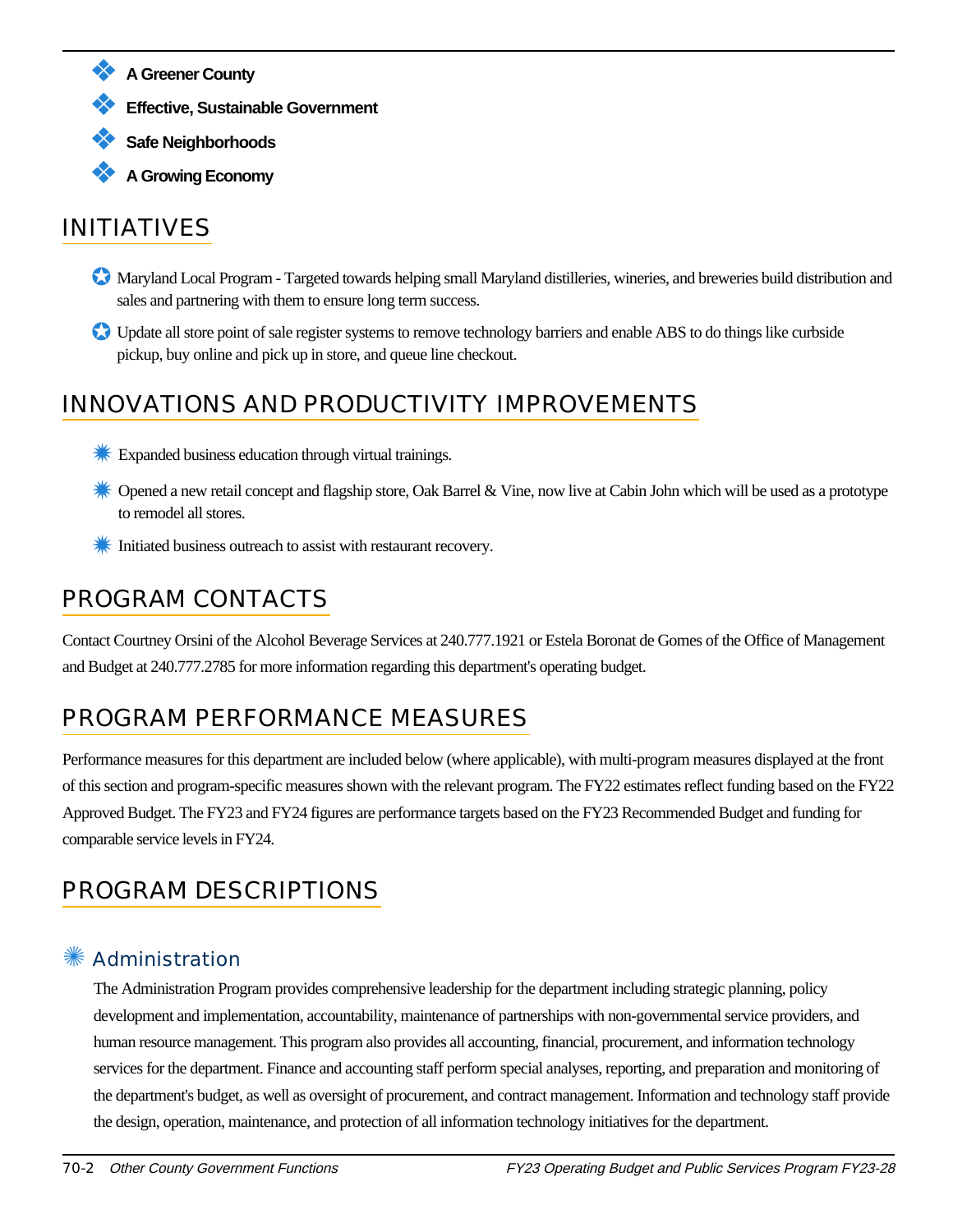| <b>Program Performance Measures</b>                                        | <b>Actual</b><br><b>FY20</b> | Actual<br><b>FY21</b> | <b>Estimated</b><br><b>FY22</b>                                       | <b>Target</b><br><b>FY23</b> | <b>Target</b><br><b>FY24</b> |
|----------------------------------------------------------------------------|------------------------------|-----------------------|-----------------------------------------------------------------------|------------------------------|------------------------------|
| Total sales overall                                                        |                              |                       | \$304,492,379 \$303,901,776 \$303,947,986 \$305,467,725 \$306,995,065 |                              |                              |
| <b>Transfer to General Fund</b>                                            |                              |                       | \$26,474,980 \$27,926,172 \$28,000,000 \$31,000,000 \$31,000,000      |                              |                              |
| Gross profit                                                               |                              |                       | \$95,300,046 \$93,186,736 \$97,109,283 \$99,051,469 \$99,794,355      |                              |                              |
| Average licensee satisfaction score from annual survey (scale of<br>$1-5)$ | 3.7                          | 3.6                   | 3.7                                                                   | 3.7                          | 3.8                          |

**1** The Annual Licensee Customer Satisfaction Survey (FY18-FY21) has had a response rate of 8-11%. The Department has committed to increasing the response rate through active outreach to licensees in FY22-FY23.

| <b>FY23 Recommended Changes</b>                                                                                                                                                                          | <b>Expenditures</b> | <b>FTEs</b> |
|----------------------------------------------------------------------------------------------------------------------------------------------------------------------------------------------------------|---------------------|-------------|
| <b>FY22 Approved</b>                                                                                                                                                                                     | 16,506,306          | 23.20       |
| Enhance: New Retail Point of Sale System                                                                                                                                                                 | 2,000,000           | 0.00        |
| Increase Cost: IT Contracts                                                                                                                                                                              | 222.451             | 0.00        |
| Decrease Cost: Debt Service                                                                                                                                                                              | (1,970,060)         | 0.00        |
| Multi-program adjustments, including negotiated compensation changes, employee benefit changes,<br>changes due to staff turnover, reorganizations, and other budget changes affecting multiple programs. | (2,240,269)         | 1.00        |
| <b>FY23 Recommended</b>                                                                                                                                                                                  | 14,518,428          | 24.20       |

#### **Delivery Operations**

This program includes the distribution of distilled spirits, wine, and beer to licensed establishments and County retail stores.

| <b>Program Performance Measures</b>                                                                                                                                                                      | <b>FY20</b> | <b>FY21</b> | <b>Actual Actual Estimated Target</b><br>FY22 | FY23        | <b>Target</b><br><b>FY24</b> |
|----------------------------------------------------------------------------------------------------------------------------------------------------------------------------------------------------------|-------------|-------------|-----------------------------------------------|-------------|------------------------------|
| Number of unique licensees affected by a delivery discrepancy (monthly average) -<br>licensees only                                                                                                      | 418         | 479         | 450                                           | 425         | 400                          |
| Number of unique licensees affected by a delivery discrepancy of stock items (monthly<br>average) - licensees only                                                                                       | 381         | 441         | 400                                           | 375         | 350                          |
| Number of unique licensees affected by a delivery discrepancy of special order items<br>(monthly average) - licensees only                                                                               | 179         | 203         | 200                                           | 175         | 150                          |
| Percent of items shipped on time and intact - licensees only                                                                                                                                             | 97.8%       | 96.1%       |                                               | 98.0% 98.0% | 99.0%                        |
| <b>FY23 Recommended Changes</b>                                                                                                                                                                          |             |             | <b>Expenditures</b>                           |             | <b>FTEs</b>                  |
| <b>FY22 Approved</b>                                                                                                                                                                                     |             |             | 6,602,136                                     |             | 77.00                        |
| <b>Enhance: Six New Delivery Trucks</b>                                                                                                                                                                  |             |             | 900,000                                       |             | 0.00                         |
| Decrease Cost: Mid-Year Abolishment - Pooled Truck Driver                                                                                                                                                |             |             |                                               | 0           | (3.00)                       |
| Multi-program adjustments, including negotiated compensation changes, employee benefit changes,<br>changes due to staff turnover, reorganizations, and other budget changes affecting multiple programs. |             |             | (565, 043)                                    |             | 2.23                         |
| <b>FY23 Recommended</b>                                                                                                                                                                                  |             |             | 6,937,093                                     |             | 76.23                        |

#### ✺ Licensure, Regulation and Education

This program includes issuance of beverage alcohol licenses; inspecting and investigating licensed facilities to ensure compliance with all applicable laws, rules, and regulations; and serving as support staff and providing expert testimony at hearings for issuance, fining, suspension, or revocation of licenses. This program also encompasses community partnerships by defining issues and strategies, and monitoring efforts with various agencies, departments, civic organizations, businesses, and individuals to provide and coordinate innovative programs and measures to ensure safe and vibrant communities relative to the service and consumption of beverage alcohol.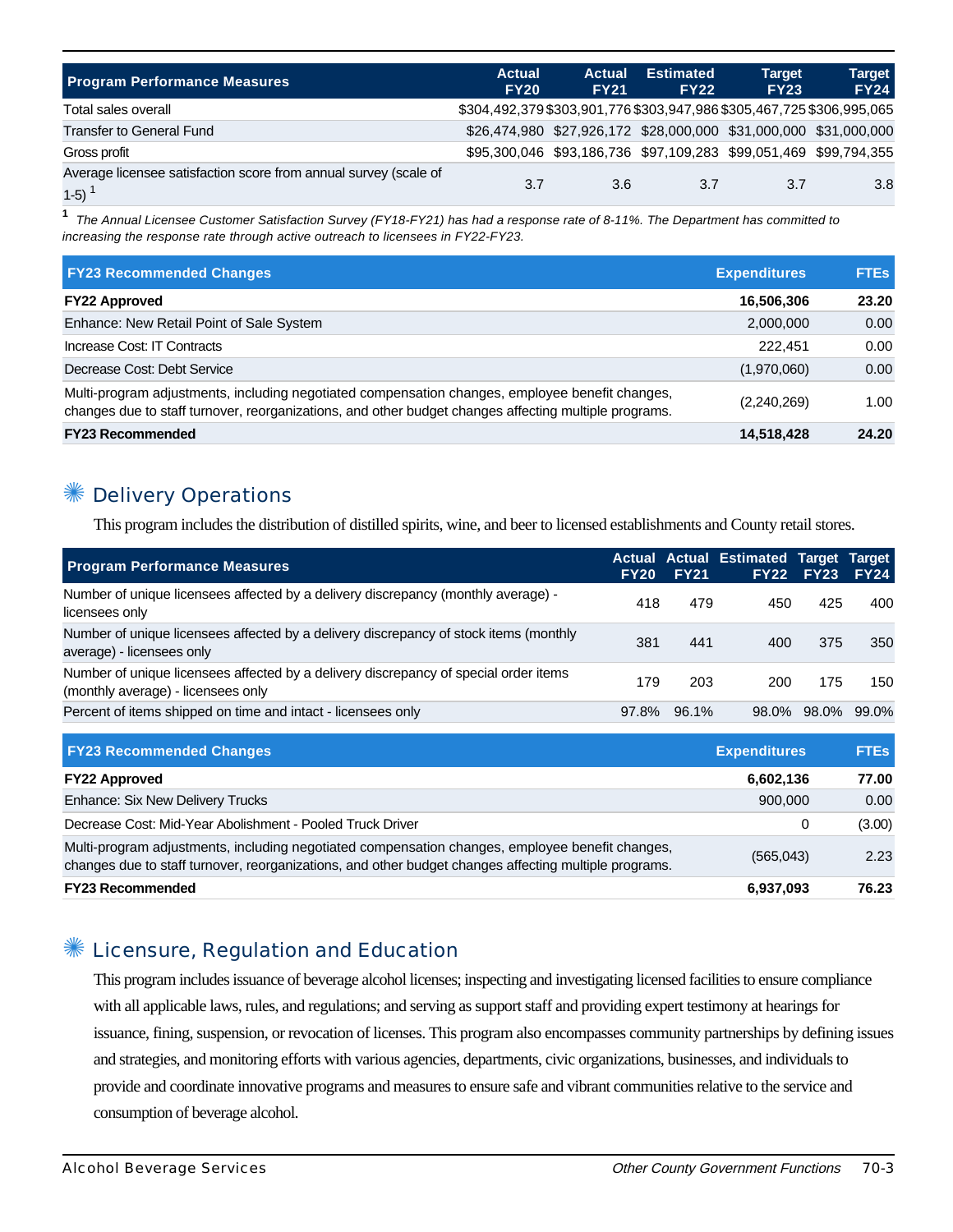| <b>Program Performance Measures</b>                                                                                          | <b>FY20</b> | <b>FY21</b> | Actual Actual Estimated Target Target | <b>FY22 FY23</b>  | <b>FY24</b> |
|------------------------------------------------------------------------------------------------------------------------------|-------------|-------------|---------------------------------------|-------------------|-------------|
| Number of annual alcohol compliance checks to minors (under 21) <sup>1</sup>                                                 | 88          | 0           | 400                                   | 400               | 400         |
| Number of licensed business inspections                                                                                      | 333         | 3,707       | 4.000                                 | 4.000             | 4.000       |
| Number of valid licensed businesses registered with ABS                                                                      | 1.028       | 1,033       | 1.045                                 | 1,045             | 1.045       |
| Percent of licensees that fail compliance checks (Number of establishments that fail /<br>Number of total compliance checks) | 26.0%       | $0.0\%$     |                                       | 20.0% 20.0% 20.0% |             |
| Rating of licensed businesses satisfied with ALERT training (scale of 1-5)                                                   | 4.8         | 4.9         | 5.0                                   | 5.0               | 5.0         |
| Rating of licensees satisfied with Licensing Application Process (scale of 1-5)                                              | 4.8         | 4.9         | 5.0                                   | 5.0               | 5.0         |

**1** Decreases in FY20-21 are due to the limited in-person dining and on-premise alcohol sales caused by the COVID-19 virus.

| <b>FY23 Recommended Changes</b>                                                                                                                                                                          | <b>Expenditures</b> | <b>FTEs</b> |
|----------------------------------------------------------------------------------------------------------------------------------------------------------------------------------------------------------|---------------------|-------------|
| <b>FY22 Approved</b>                                                                                                                                                                                     | 1,881,239           | 10.39       |
| Multi-program adjustments, including negotiated compensation changes, employee benefit changes,<br>changes due to staff turnover, reorganizations, and other budget changes affecting multiple programs. | 18.487              | 0.00        |
| <b>FY23 Recommended</b>                                                                                                                                                                                  | 1,899,726           | 10.39       |

#### ✺ Marketing

This program leads the marketing efforts for the department, including design and branding, advertising, internal and external communications, events, and promotions.

| <b>FY23 Recommended Changes</b>                                                                                                                                                                          | <b>Expenditures</b> | <b>FTEs</b> |
|----------------------------------------------------------------------------------------------------------------------------------------------------------------------------------------------------------|---------------------|-------------|
| <b>FY22 Approved</b>                                                                                                                                                                                     | 700.859             | 2.00        |
| Multi-program adjustments, including negotiated compensation changes, employee benefit changes,<br>changes due to staff turnover, reorganizations, and other budget changes affecting multiple programs. | (29,992)            | 0.00        |
| <b>FY23 Recommended</b>                                                                                                                                                                                  | 670.867             | 2.00        |

## **Retail Sales Operations**

This program oversees sales of distilled spirits, wine, and beer to retail customers and licensees through the operation of retail stores that are located throughout Montgomery County.

| <b>Program Performance Measures</b>                                                          | <b>Actual</b><br><b>FY20</b>                                          | <b>Actual</b><br><b>FY21</b> | <b>Estimated</b><br><b>FY22</b> | <b>Target</b><br><b>FY23</b> | <b>Target</b><br><b>FY24</b> |
|----------------------------------------------------------------------------------------------|-----------------------------------------------------------------------|------------------------------|---------------------------------|------------------------------|------------------------------|
| Total retail stores sales                                                                    | \$139,790,523 \$137,680,088 \$139,563,892 \$140,959,531 \$141,664,328 |                              |                                 |                              |                              |
| Same store sales year over year                                                              | \$139,790,523 \$137,680,088 \$139,563,892 \$140,959,531 \$141,664,328 |                              |                                 |                              |                              |
| Average licensee satisfaction score from annual survey - Retail<br>Operations (scale of 1-5) | 3.7                                                                   | 3.7                          | 3.7                             | 3.7                          | 3.8                          |

**1** The Annual Licensee Customer Satisfaction Survey (FY18-FY21 ) has had a response rate of 8-11%. The Department has committed to increasing the response rate through active outreach to licensees in FY22-FY23.

| <b>FY23 Recommended Changes</b>            | <b>Expenditures</b> | <b>FTEs</b> |
|--------------------------------------------|---------------------|-------------|
| <b>FY22 Approved</b>                       | 30,623,740          | 229.98      |
| Increase Cost: Retail Store Leases         | 257.282             | 0.00        |
| Technical Adj: Midyear Position Adjustment |                     | 1.00        |
| Decrease Cost: Flex Clerk Conversions      | (765,031)           | (13.00)     |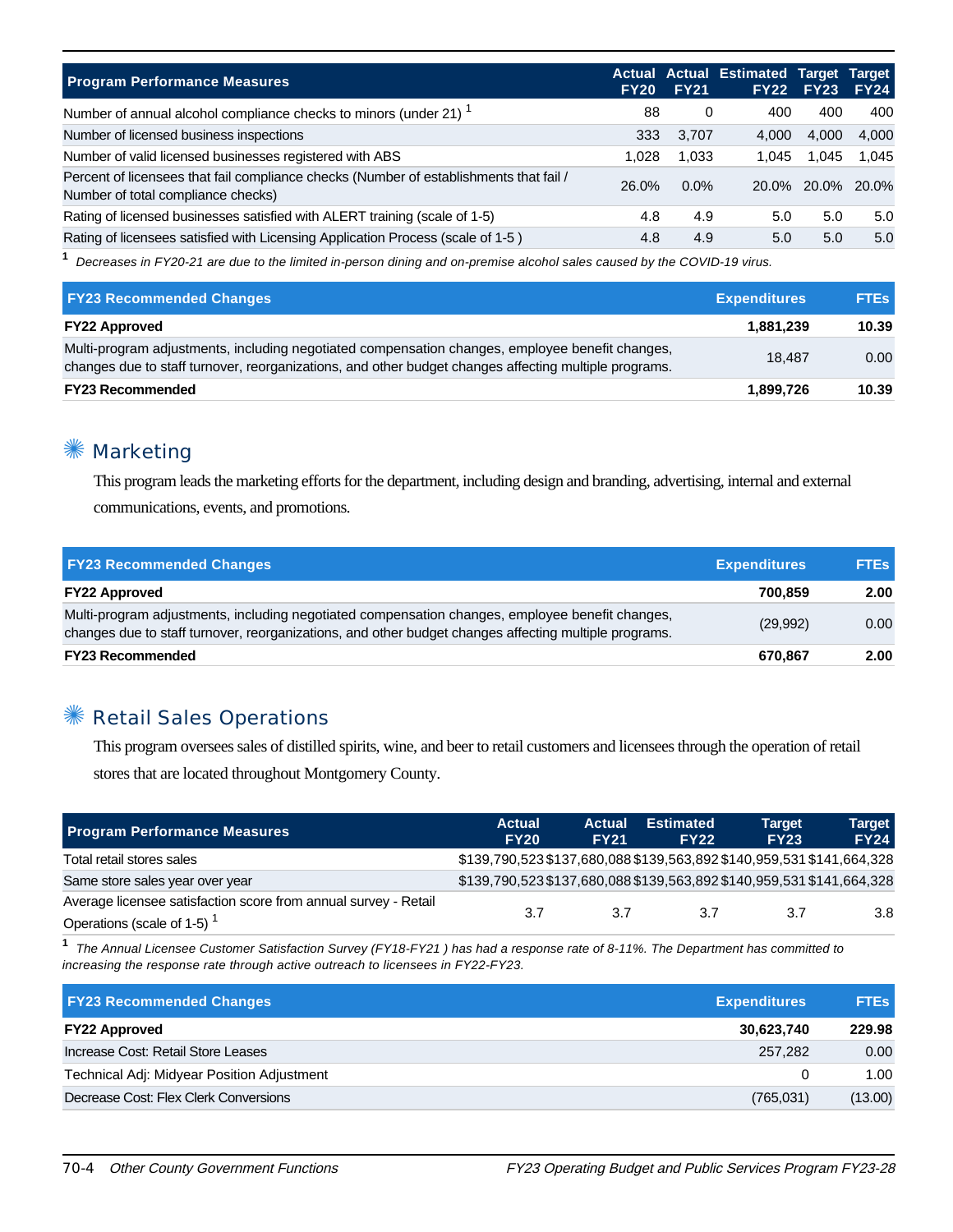| <b>FY23 Recommended Changes</b>                                                                                                                                                                          | <b>Expenditures</b> | <b>FTEs</b> |
|----------------------------------------------------------------------------------------------------------------------------------------------------------------------------------------------------------|---------------------|-------------|
| Multi-program adjustments, including negotiated compensation changes, employee benefit changes,<br>changes due to staff turnover, reorganizations, and other budget changes affecting multiple programs. | 3.016.411           | (1.00)      |
| <b>FY23 Recommended</b>                                                                                                                                                                                  | 33,132,402          | 216.98      |

## ✺ Warehouse Operations

This program involves management of the County's beverage alcohol warehouse and includes the purchase, receipt, and storage of over 35,000 different stock and special order items.

| <b>Program Performance Measures</b>                                                               | <b>FY20</b> | <b>FY21</b> | Actual Actual Estimated Target Target | FY22 FY23 FY24    |         |
|---------------------------------------------------------------------------------------------------|-------------|-------------|---------------------------------------|-------------------|---------|
| Percent of shipped items returned                                                                 | 0.6%        | $0.5\%$     | 0.5%                                  | $0.5\%$           | $0.5\%$ |
| Percent of items shipped on time and intact - stock products - licensees only                     |             | 97.9% 96.1% |                                       | 98.0% 98.0% 99.0% |         |
| Percent of items shipped on time and intact - special order products - licensees only             |             | 95.9% 96.7% |                                       | 97.0% 97.0% 98.0% |         |
| Average licensee satisfaction score from annual survey - Wholesale Operations (scale of<br>$1-5)$ | 3.8         | 3.8         | 3.8                                   | 3.8               | 3.9     |

**1** The Annual Licensee Customer Satisfaction Survey (FY18-FY21 ) has had a response rate of 8-11%. The Department has committed to increasing the response rate through active outreach to licensees in FY22-FY23.

| <b>FY23 Recommended Changes</b>                                                                                                                                                                          | <b>Expenditures</b> | <b>FTEs</b> |
|----------------------------------------------------------------------------------------------------------------------------------------------------------------------------------------------------------|---------------------|-------------|
| <b>FY22 Approved</b>                                                                                                                                                                                     | 10.033.795          | 101.23      |
| Increase Cost: New Material Handling Equipment                                                                                                                                                           | 120,000             | 0.00        |
| Multi-program adjustments, including negotiated compensation changes, employee benefit changes,<br>changes due to staff turnover, reorganizations, and other budget changes affecting multiple programs. | 953.557             | (2.23)      |
| <b>FY23 Recommended</b>                                                                                                                                                                                  | 11,107,352          | 99.00       |

## BUDGET SUMMARY

|                                       | <b>Actual</b><br><b>FY21</b> | <b>Budget</b><br><b>FY22</b> | <b>Estimate</b><br><b>FY22</b> | <b>Recommended</b><br><b>FY23</b> | %Chg<br><b>Bud/Rec</b> |
|---------------------------------------|------------------------------|------------------------------|--------------------------------|-----------------------------------|------------------------|
| <b>LIQUOR CONTROL</b>                 |                              |                              |                                |                                   |                        |
| <b>EXPENDITURES</b>                   |                              |                              |                                |                                   |                        |
| Salaries and Wages                    | 29,577,132                   | 28,543,742                   | 26,822,337                     | 29,147,659                        | 2.1%                   |
| <b>Employee Benefits</b>              | 9,108,989                    | 9,926,722                    | 9,177,202                      | 10,023,992                        | 1.0%                   |
| <b>Liquor Control Personnel Costs</b> | 38,686,121                   | 38,470,464                   | 35,999,539                     | 39,171,651                        | 1.8%                   |
| <b>Operating Expenses</b>             | 20,024,119                   | 16,795,811                   | 17,914,425                     | 19,112,477                        | 13.8%                  |
| Capital Outlay                        | 866,281                      | 250,800                      | 250,800                        | 1,120,800                         | 346.9%                 |
| Debt Service Other                    | 8,704,806                    | 10,831,000                   | 9,237,460                      | 8,860,940                         | $-18.2%$               |
| <b>Liquor Control Expenditures</b>    | 68,281,327                   | 66,348,075                   | 63,402,224                     | 68,265,868                        | 2.9%                   |
| <b>PERSONNEL</b>                      |                              |                              |                                |                                   |                        |
| Full-Time                             | 312                          | 332                          | 332                            | 334                               | $0.6\%$                |
| Part-Time                             | 144                          | 130                          | 130                            | 127                               | $-2.3%$                |
| <b>FTEs</b>                           | 442.50                       | 443.80                       | 443.80                         | 428.80                            | $-3.4%$                |
| <b>REVENUES</b>                       |                              |                              |                                |                                   |                        |
| Bag Tax                               | 6,687                        | 0                            | 0                              | 0                                 |                        |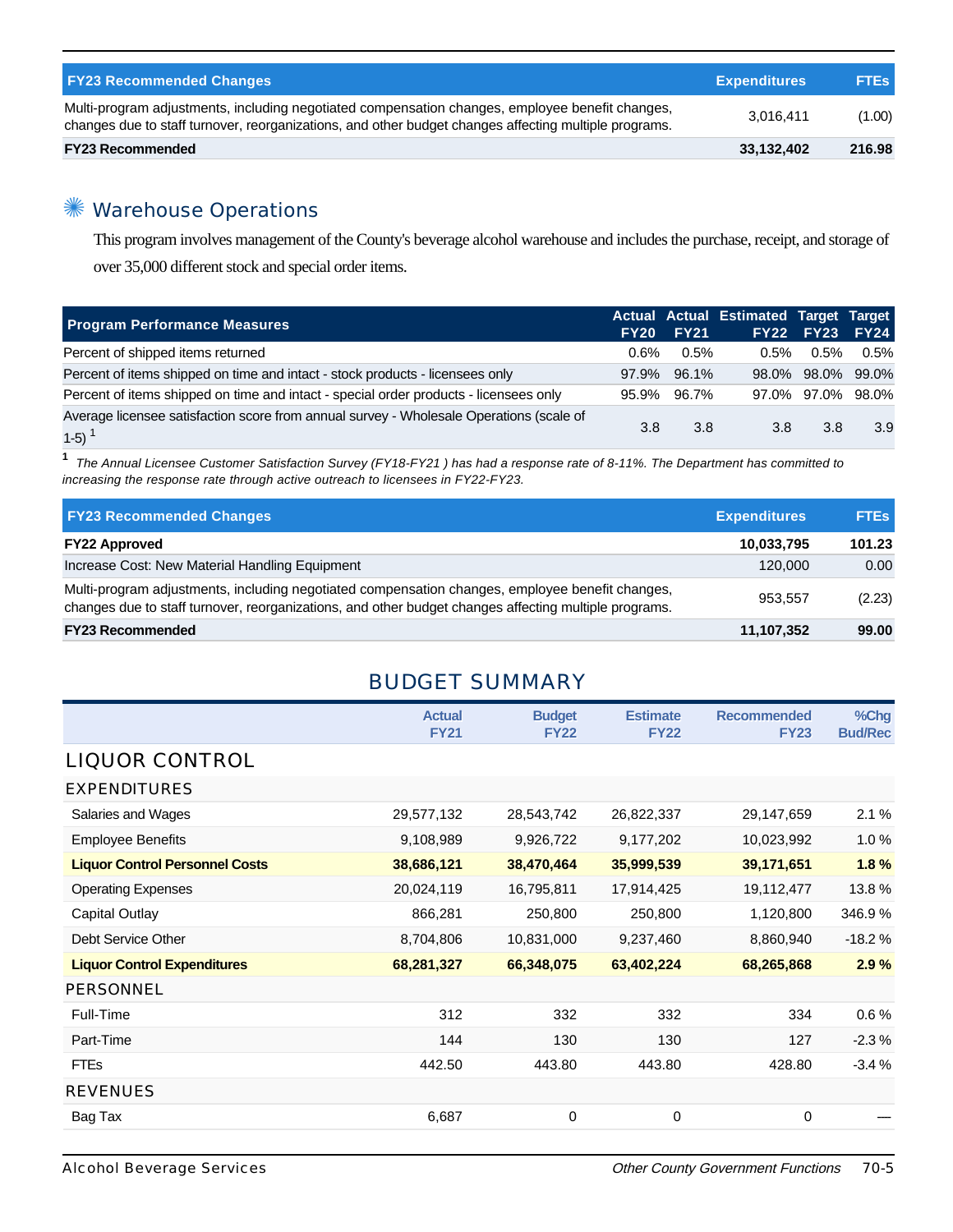## BUDGET SUMMARY

|                                | <b>Actual</b><br><b>FY21</b> | <b>Budget</b><br><b>FY22</b> | <b>Estimate</b><br><b>FY22</b> | <b>Recommended</b><br><b>FY23</b> | %Chg<br><b>Bud/Rec</b> |
|--------------------------------|------------------------------|------------------------------|--------------------------------|-----------------------------------|------------------------|
| Investment Income              | 14,379                       | 91,900                       | 11.790                         | 70.380                            | $-23.4%$               |
| Liquor Licenses                | 137.820                      | 1.206.955                    | 1,206,955                      | 1,206,955                         |                        |
| Liquor Sales                   | 95,978,072                   | 99,717,348                   | 97,109,283                     | 99,051,469                        | $-0.7%$                |
| Miscellaneous Revenues         | 1.006.842                    | 0                            | 0                              | 0                                 |                        |
| Other Charges/Fees             | 716                          | 23.887                       | 23,887                         | 23,887                            |                        |
| <b>Other Fines/Forfeitures</b> | 52,834                       | 63,383                       | 63,383                         | 63,383                            |                        |
| <b>Other Licenses/Permits</b>  | 61.801                       | 117.600                      | 117.600                        | 117.600                           |                        |
| <b>Liquor Control Revenues</b> | 97,259,151                   | 101,221,073                  | 98,532,898                     | 100,533,674                       | $-0.7%$                |

## GRANT FUND - MCG

| <b>Grant Fund - MCG Revenues</b>        | 160,174     | $\bf{0}$    | $\bf{0}$ | $\mathbf{0}$ |  |
|-----------------------------------------|-------------|-------------|----------|--------------|--|
| <b>Federal Grants</b>                   | 160,174     | $\Omega$    | $\Omega$ | $\Omega$     |  |
| <b>REVENUES</b>                         |             |             |          |              |  |
| <b>FTEs</b>                             | 0.00        | 0.00        | 0.00     | 0.00         |  |
| Part-Time                               | 0           | $\Omega$    | 0        | $\Omega$     |  |
| Full-Time                               | 0           | $\Omega$    | $\Omega$ | $\Omega$     |  |
| <b>PERSONNEL</b>                        |             |             |          |              |  |
| <b>Grant Fund - MCG Expenditures</b>    | 160,174     | $\bf{0}$    | $\bf{0}$ | $\bf{0}$     |  |
| <b>Operating Expenses</b>               | 156,410     | 0           | 0        | $\mathbf 0$  |  |
| <b>Grant Fund - MCG Personnel Costs</b> | 3,764       | $\mathbf 0$ | $\bf{0}$ | $\bf{0}$     |  |
| <b>Employee Benefits</b>                | $\mathbf 0$ | 0           | 0        | 0            |  |
| Salaries and Wages                      | 3,764       | 0           | 0        | $\Omega$     |  |
| <b>EXPENDITURES</b>                     |             |             |          |              |  |

#### DEPARTMENT TOTALS

| <b>Total Expenditures</b>        | 68,441,501 | 66,348,075  | 63,402,224 | 68,265,868  | 2.9%     |
|----------------------------------|------------|-------------|------------|-------------|----------|
| <b>Total Full-Time Positions</b> | 312        | 332         | 332        | 334         | $0.6\%$  |
| <b>Total Part-Time Positions</b> | 144        | 130         | 130        | 127         | $-2.3\%$ |
| <b>Total FTEs</b>                | 442.50     | 443.80      | 443.80     | 428.80      | $-3.4%$  |
| <b>Total Revenues</b>            | 97,419,325 | 101,221,073 | 98,532,898 | 100,533,674 | $-0.7%$  |

#### FY23 RECOMMENDED CHANGES

|                                                           | <b>Expenditures</b>                              | <b>FTEs</b> |
|-----------------------------------------------------------|--------------------------------------------------|-------------|
| <b>LIQUOR CONTROL</b>                                     |                                                  |             |
|                                                           | <b>FY22 ORIGINAL APPROPRIATION</b><br>66.348.075 | 443.80      |
| <b>Changes (with service impacts)</b>                     |                                                  |             |
| Enhance: New Retail Point of Sale System [Administration] | 2,000,000                                        | 0.00        |
| Enhance: Six New Delivery Trucks [Delivery Operations]    | 900.000                                          | 0.00        |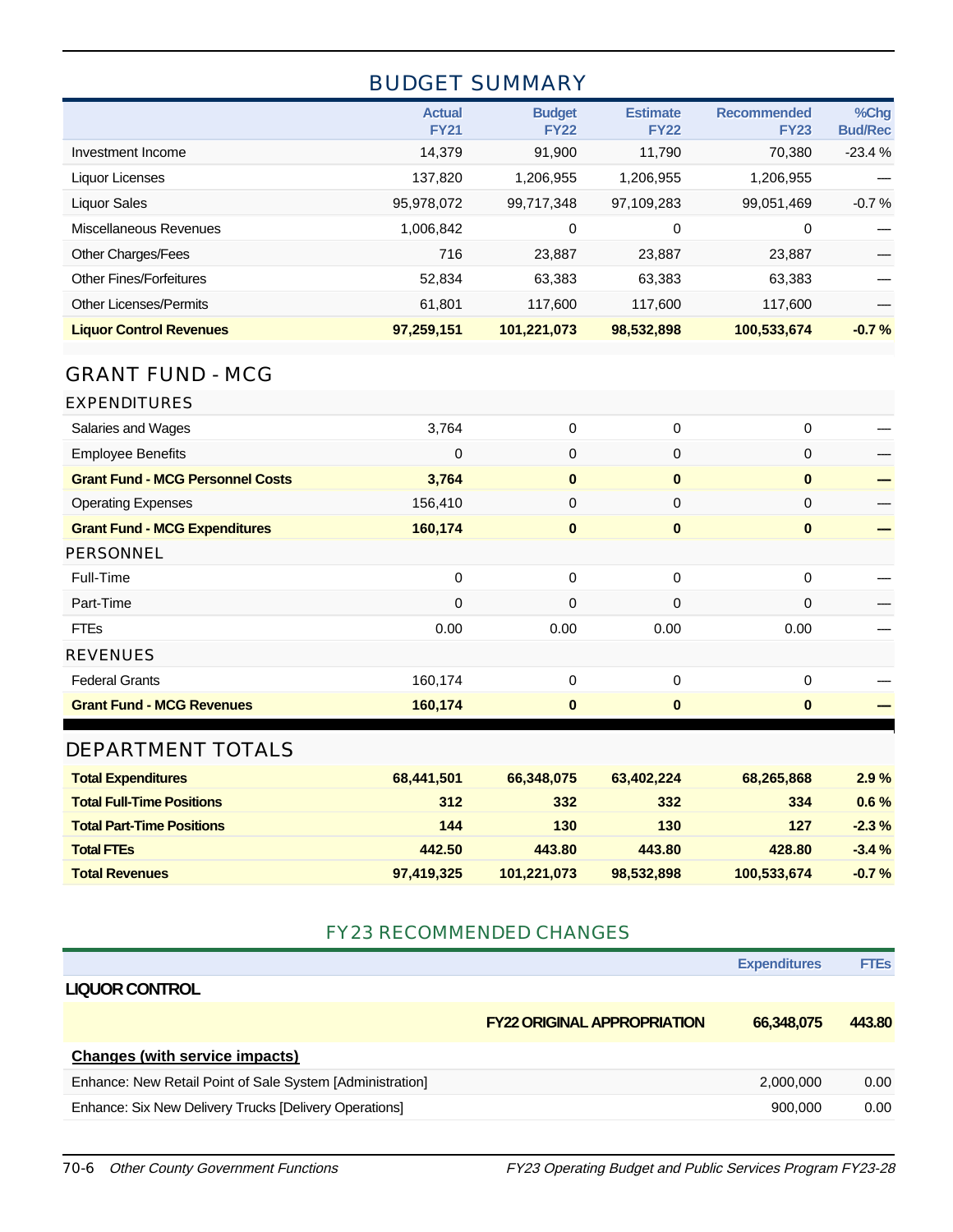#### FY23 RECOMMENDED CHANGES

|                                                                                 | <b>Expenditures</b>                   | <b>FTES</b>        |
|---------------------------------------------------------------------------------|---------------------------------------|--------------------|
| <b>Other Adjustments (with no service impacts)</b>                              |                                       |                    |
| Increase Cost: Annualization of FY22 Compensation Increases                     | 883,824                               | 0.00               |
| Increase Cost: FY23 Compensation Adjustment                                     | 766,922                               | 0.00               |
| Increase Cost: Risk Management Adjustment                                       | 271,621                               | 0.00               |
| Increase Cost: Retail Store Leases [Retail Sales Operations]                    | 257,282                               | 0.00               |
| Increase Cost: IT Contracts [Administration]                                    | 222,451                               | 0.00               |
| Increase Cost: New Material Handling Equipment [Warehouse Operations]           | 120,000                               | 0.00               |
| Increase Cost: Motor Pool Adjustment                                            |                                       | 85,340<br>0.00     |
| Increase Cost: Annualization of FY22 Personnel Costs                            |                                       | 53,166<br>0.00     |
| Increase Cost: Printing and Mail Adjustment                                     |                                       | 18.782<br>0.00     |
| Decrease Cost: Mid-Year Abolishment - Pooled Truck Driver [Delivery Operations] |                                       | (3.00)<br>$\Omega$ |
| Technical Adj: Midyear Position Adjustment [Retail Sales Operations]            |                                       | 1.00<br>0          |
| Decrease Cost: Elimination of One-Time Items Approved in FY22                   | (150,000)                             | 0.00               |
| Decrease Cost: Retirement Adjustment                                            | (237, 694)                            | 0.00               |
| Decrease Cost: OPEB Adjustment                                                  | (538, 810)                            | 0.00               |
| Decrease Cost: Flex Clerk Conversions [Retail Sales Operations]                 | (765, 031)                            | (13.00)            |
| Decrease Cost: Debt Service [Administration]                                    | (1,970,060)                           | 0.00               |
|                                                                                 | <b>FY23 RECOMMENDED</b><br>68,265,868 | 428.80             |

## PROGRAM SUMMARY

| <b>Program Name</b>                 |              | <b>FY22 APPR</b><br><b>Expenditures</b> | <b>FY22 APPR</b><br><b>FTEs</b> | <b>FY23 REC</b><br><b>Expenditures</b> | <b>FY23 REC</b><br><b>FTEs</b> |
|-------------------------------------|--------------|-----------------------------------------|---------------------------------|----------------------------------------|--------------------------------|
| Administration                      |              | 16,506,306                              | 23.20                           | 14,518,428                             | 24.20                          |
| <b>Delivery Operations</b>          |              | 6,602,136                               | 77.00                           | 6,937,093                              | 76.23                          |
| Licensure, Regulation and Education |              | 1,881,239                               | 10.39                           | 1,899,726                              | 10.39                          |
| Marketing                           |              | 700.859                                 | 2.00                            | 670.867                                | 2.00                           |
| <b>Retail Sales Operations</b>      |              | 30.623.740                              | 229.98                          | 33,132,402                             | 216.98                         |
| <b>Warehouse Operations</b>         |              | 10,033,795                              | 101.23                          | 11,107,352                             | 99.00                          |
|                                     | <b>Total</b> | 66,348,075                              | 443.80                          | 68,265,868                             | 428.80                         |

#### FUNDING PARAMETER ITEMS

| CE RECOMMENDED (\$000S)                                                 |             |             |             |             |             |             |  |
|-------------------------------------------------------------------------|-------------|-------------|-------------|-------------|-------------|-------------|--|
| <b>Title</b>                                                            | <b>FY23</b> | <b>FY24</b> | <b>FY25</b> | <b>FY26</b> | <b>FY27</b> | <b>FY28</b> |  |
| <b>LIQUOR CONTROL</b>                                                   |             |             |             |             |             |             |  |
| <b>EXPENDITURES</b>                                                     |             |             |             |             |             |             |  |
| <b>FY23 Recommended</b>                                                 | 68.266      | 68,266      | 68.266      | 68.266      | 68.266      | 68,266      |  |
| No inflation or compensation change is included in outyear projections. |             |             |             |             |             |             |  |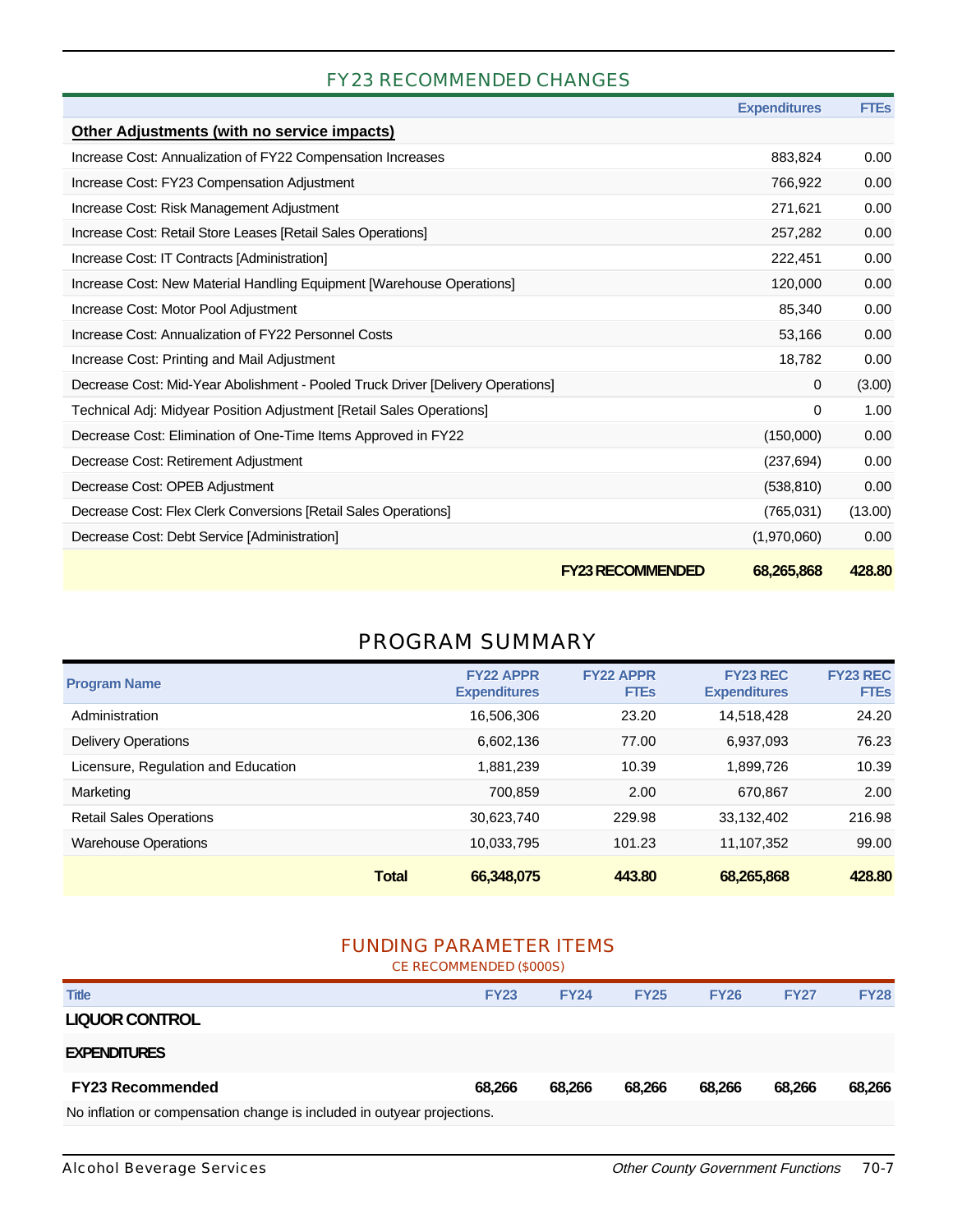#### FUNDING PARAMETER ITEMS

|                                                                                                                                                                                                       | CE RECOMMENDED (\$000S) |             |             |             |             |             |
|-------------------------------------------------------------------------------------------------------------------------------------------------------------------------------------------------------|-------------------------|-------------|-------------|-------------|-------------|-------------|
| <b>Title</b>                                                                                                                                                                                          | <b>FY23</b>             | <b>FY24</b> | <b>FY25</b> | <b>FY26</b> | <b>FY27</b> | <b>FY28</b> |
| Elimination of One-Time Items Recommended in<br><b>FY23</b>                                                                                                                                           | 0                       | (3,815)     | (3,815)     | (3,815)     | (3,815)     | (3,815)     |
| Items recommended for one-time funding in FY23, including Retail Point of Sale System, New Delivery Trucks, and New Material<br>Handling Equipment, will be eliminated from the base in the outyears. |                         |             |             |             |             |             |
|                                                                                                                                                                                                       |                         |             |             |             |             |             |
| <b>Debt Service</b>                                                                                                                                                                                   | 0                       | (207)       | (269)       | (622)       | 965         | 963         |
| Debt service estimates include Liquor Control Revenue Bonds, Master Lease Agreements for Forklifts, Delivery Trucks, and ERP system.                                                                  |                         |             |             |             |             |             |
| <b>Labor Contracts</b>                                                                                                                                                                                | 0                       | 2.249       | 2.249       | 2.249       | 2.249       | 2,249       |
| These figures represent the estimated annualized cost of general wage adjustments, service increments, and other negotiated items.                                                                    |                         |             |             |             |             |             |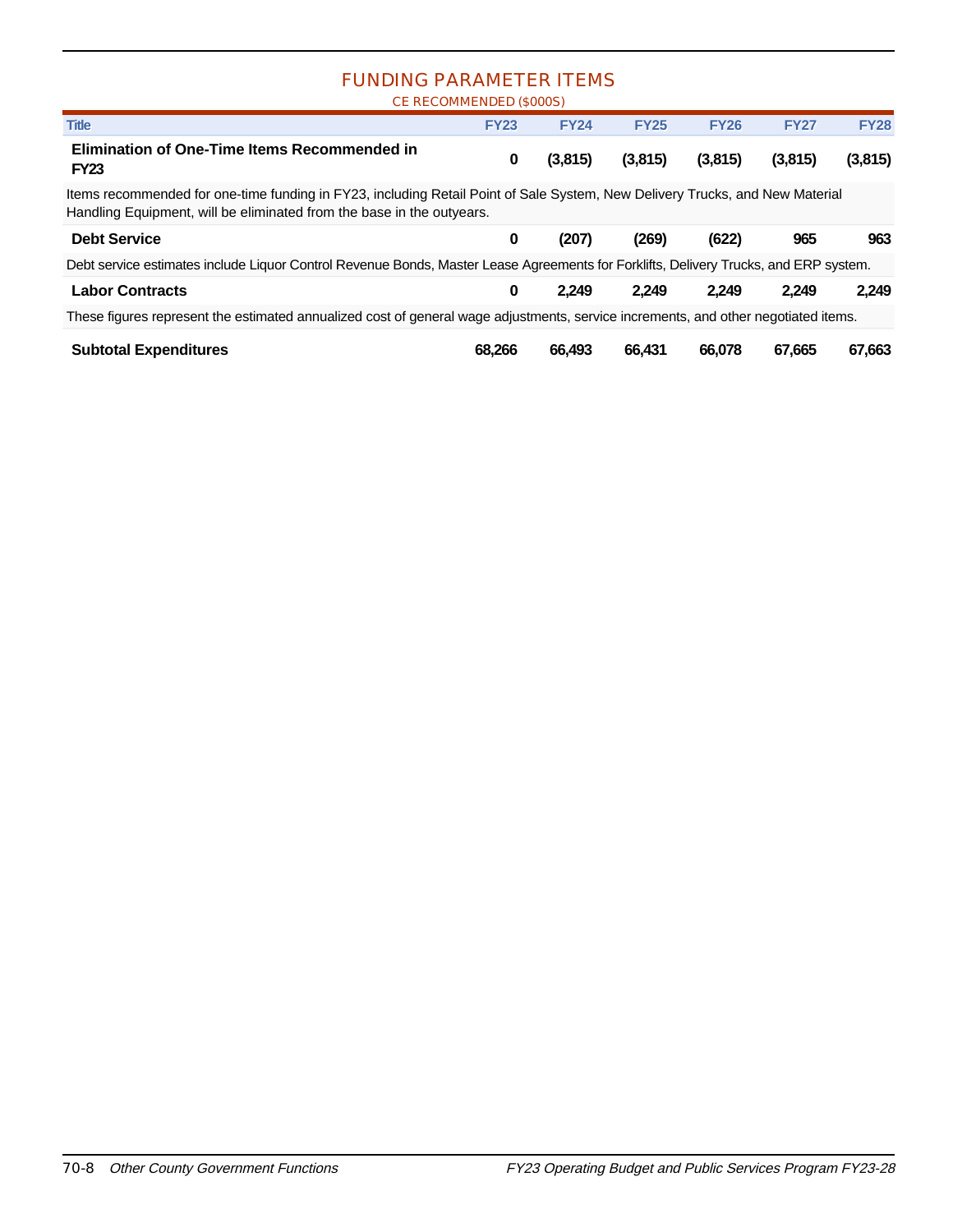| FY23-28 PUBLIC SERVICES PROGRAM: FISCAL PLAN |                 |                       | <b>Alochol Beverage Services</b> |                   |                   |                   |                   |
|----------------------------------------------|-----------------|-----------------------|----------------------------------|-------------------|-------------------|-------------------|-------------------|
|                                              | <b>FY22</b>     | <b>FY23</b>           | <b>FY24</b>                      | <b>FY25</b>       | <b>FY26</b>       | <b>FY27</b>       | <b>FY28</b>       |
| <b>FISCAL PROJECTIONS</b>                    | <b>ESTIMATE</b> | <b>CE Recommended</b> | <b>PROJECTION</b>                | <b>PROJECTION</b> | <b>PROJECTION</b> | <b>PROJECTION</b> | <b>PROJECTION</b> |
| <b>ASSUMPTIONS</b>                           |                 |                       |                                  |                   |                   |                   |                   |
| <b>Indirect Cost Rate</b>                    | 10.00%          | 10.00%                | 10.00%                           | 10.00%            | 10.00%            | 10.00%            | 10.00%            |
| CPI (Fiscal Year)                            | 4.0%            | 3.3%                  | 2.5%                             | 2.4%              | 2.4%              | 2.3%              | 2.2%              |
| Investment Income Yield                      | 0.1%            | 0.6%                  | 1.1%                             | 1.3%              | 1.5%              | 1.5%              | 1.5%              |
| <b>BEGINNING FUND BALANCE</b>                | 18,614,396      | 19,067,854            | 15,528,774                       | 11,573,803        | 8,362,163         | 5,790,886         | 419,227           |
| <b>REVENUES</b>                              |                 |                       |                                  |                   |                   |                   |                   |
| Taxes                                        | $\Omega$        | 0                     | 0                                | $\Omega$          | $\bf{0}$          | $\bf{0}$          | $\bf{0}$          |
| <b>Licenses &amp; Permits</b>                | 1,324,555       | 1,324,555             | 1,357,802                        | 1,390,796         | 1,424,036         | 1,456,932         | 1.489.276         |
| <b>Charges For Services</b>                  | 23,887          | 23,887                | 24,487                           | 25,082            | 25,681            | 26,274            | 26,857            |
| <b>Fines &amp; Forfeitures</b>               | 63.383          | 63,383                | 64.974                           | 66.553            | 68.144            | 69.718            | 71,266            |
| <b>Miscellaneous</b>                         | 97,121,073      | 99,121,849            | 101,124,618                      | 103,148,778       | 105,213,481       | 107,319,555       | 109,467,805       |
| <b>Subtotal Revenues</b>                     | 98,532,898      | 100,533,674           | 102,571,881                      | 104,631,209       | 106,731,342       | 108,872,479       | 111,055,204       |
| <b>INTERFUND TRANSFERS (Net Non-CIP)</b>     | (31, 779, 243)  | (34,917,233)          | (35, 142, 142)                   | (35, 142, 142)    | (35, 142, 142)    | (35, 142, 142)    | (35, 142, 142)    |
| <b>Transfers To The General Fund</b>         | (31,779,243)    | (34.917.233)          | (35, 142, 142)                   | (35, 142, 142)    | (35, 142, 142)    | (35, 142, 142)    | (35, 142, 142)    |
| <b>Indirect Costs</b>                        | (3,853,071)     | (3,917,233)           | (4, 142, 142)                    | (4, 142, 142)     | (4, 142, 142)     | (4, 142, 142)     | (4, 142, 142)     |
| <b>Earnings Transfer</b>                     | (27, 926, 172)  | (31,000,000)          | (31,000,000)                     | (31,000,000)      | (31,000,000)      | (31,000,000)      | (31,000,000)      |
|                                              |                 |                       |                                  |                   |                   |                   |                   |
| <b>TOTAL RESOURCES</b>                       | 85,368,051      | 84,684,295            | 82,958,513                       | 81,062,871        | 79,951,363        | 79,521,223        | 76,332,289        |
| <b>CIP CURRENT REVENUE APPROP.</b>           | (3,052,000)     | (522,000)             | (2,720,000)                      | (1,783,000)       | (1,213,000)       | (2, 144, 000)     | (2,200,000)       |
| PSP OPER. BUDGET APPROP/EXP'S.               |                 |                       |                                  |                   |                   |                   |                   |
| <b>Operating Budget</b>                      | (54, 164, 764)  | (59, 404, 928)        | (61, 576, 804)                   | (63,891,902)      | (66, 273, 971)    | (68, 697, 490)    | (71, 153, 635)    |
| Debt Service: Other (Non-Tax Funds only)     | (9,237,460)     | (8,860,940)           | (8,653,590)                      | (8,591,490)       | (8,239,190)       | (9,826,190)       | (9,824,240)       |
| Labor Agreement                              | n/a             | 0                     | (2,249,096)                      | (2,249,096)       | (2,249,096)       | (2,249,096)       | (2,249,096)       |
| Annualizations and One-Time                  | n/a             | n/a                   | 3,814,780                        | 3,814,780         | 3,814,780         | 3,814,780         | 3,814,780         |
| Subtotal PSP Oper Budget Approp / Exp's      | (63, 402, 224)  | (68, 265, 868)        | (68, 664, 710)                   | (70, 917, 708)    | (72, 947, 477)    | (76, 957, 996)    | (79, 412, 191)    |
| OTHER CLAIMS ON FUND BALANCE                 | 154,027         | (367, 653)            | 0                                | 0                 | 0                 | 0                 | 0                 |
| <b>TOTAL USE OF RESOURCES</b>                | (66, 300, 197)  | (69, 155, 521)        | (71, 384, 710)                   | (72,700,708)      | (74, 160, 477)    | (79, 101, 996)    | (81, 612, 191)    |
| YEAR END FUND BALANCE                        | 19,067,854      | 15,528,774            | 11,573,803                       | 8,362,163         | 5,790,886         | 419,227           | (5,279,902)       |
| <b>END-OF-YEAR RESERVES AS A</b>             |                 |                       |                                  |                   |                   |                   |                   |
| <b>PERCENT OF RESOURCES</b>                  | 22.3%           | 18.3%                 | 14.0%                            | 10.3%             | 7.2%              | 0.5%              | $-6.9%$           |
|                                              |                 |                       |                                  |                   |                   |                   |                   |

Assumptions:

1. These projections are based on the Executive's recommended budget. The projected future expenditures, revenues and fun balances may vary based on changes not assumed here to fee or tax rated, usage, inflation, future labor agreements, and other factors.

2. Fund Balance policy equals one month's operating expenses, one payroll, and \$1,500,000 for inventory in cash balance.

3.operating expenditures grow with CPI. Revenues projections reflect ABS gross profit forecast.

4. Other claims on fund balance include the OPEB liability 5 year allocation in FY20-FY23.